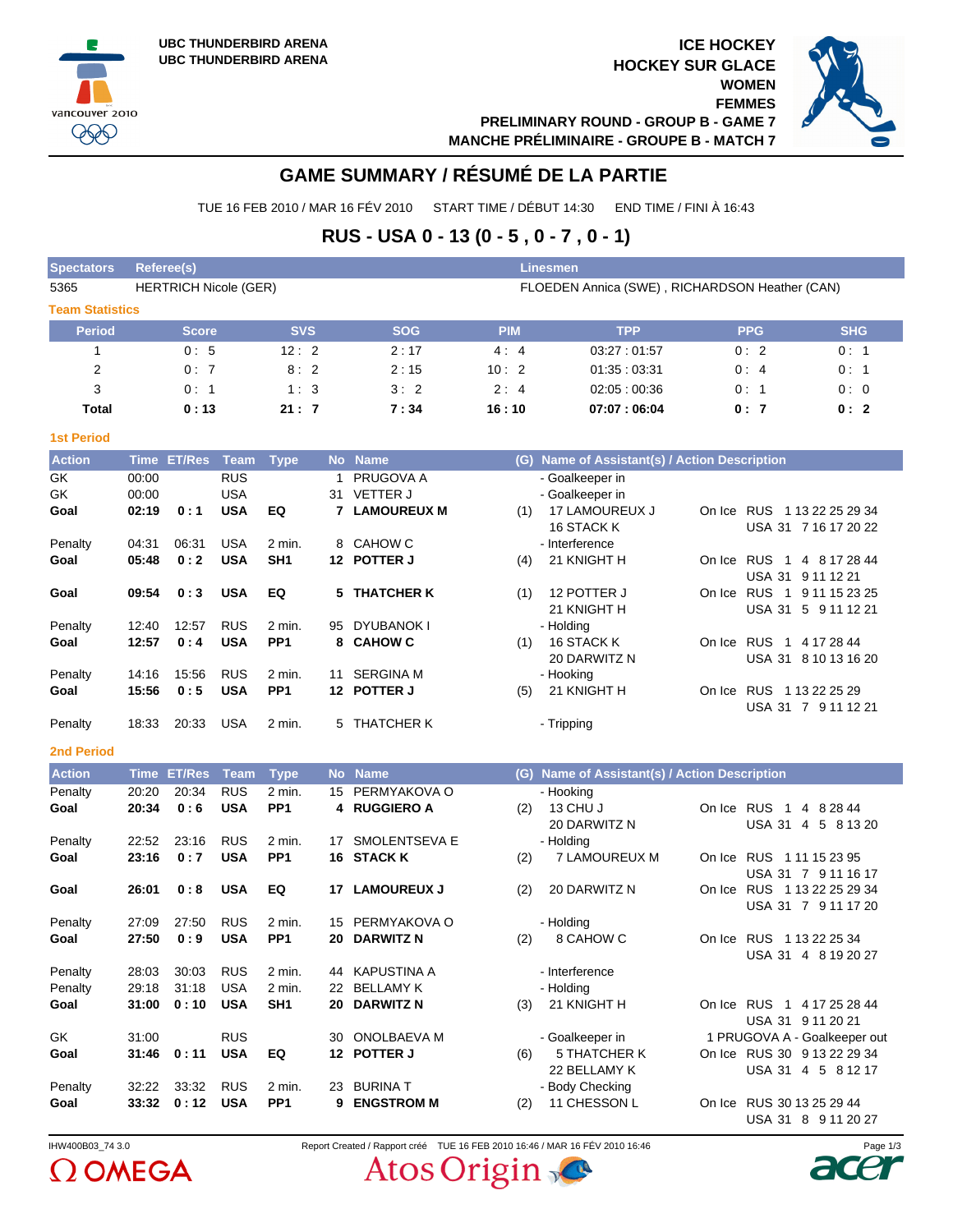

**3rd Period**

# **ICE HOCKEY HOCKEY SUR GLACE WOMEN FEMMES PRELIMINARY ROUND - GROUP B - GAME 7**



**MANCHE PRÉLIMINAIRE - GROUPE B - MATCH 7**

| <b>Action</b> |       | Time ET/Res Team Type |            |                 | No Name      |     | (G) Name of Assistant(s) / Action Description |                                     |
|---------------|-------|-----------------------|------------|-----------------|--------------|-----|-----------------------------------------------|-------------------------------------|
| Penalty       | 40:29 | 41:05                 | <b>RUS</b> | 2 min.          | 11 SERGINA M |     | - Slashing                                    |                                     |
| Goal          | 41:05 | 0 : 13                | <b>USA</b> | PP <sub>1</sub> | 11 CHESSON L | (2) | 16 STACK K                                    | On Ice RUS 30 4 8 28 44             |
|               |       |                       |            |                 |              |     |                                               | USA 31 9 11 13 16 27                |
| Penalty       | 51:38 | 53:38                 | <b>USA</b> | 2 min.          | 8 CAHOW C    |     | - Interference                                |                                     |
| Penalty       | 59:55 | 60:00                 | <b>USA</b> | 2 min.          | 23 WEILAND K |     | - Interference                                |                                     |
| GK.           | 60:00 |                       | <b>RUS</b> |                 |              |     |                                               | 30 ONOLBAEVA M - Goalkeeper         |
| GK            | 60:00 |                       | USA        |                 |              |     |                                               | out<br>31 VETTER J - Goalkeeper out |

### **Goalkeeper Records**

## **Team : RUS - Russian Federation Team : USA - United States**

#### **No Name SOG SVS MIP** 1 PRUGOVA Anna 30 ONOLBAEVA Mariya 20 GASHENNIKOVA Irina (EG) 26 8 16 5 31:00 29:00 **No Name SOG SVS MIP** 31 VETTER Jessie 1 SCHAUS Molly 29 McLAUGHLIN Brianne (EG) 7 7 60:00

### **Game Statistics**

|                 | Team : RUS (red)           |             |             |                |             |                |               |   |      |             |                |      |           |            |            |            |
|-----------------|----------------------------|-------------|-------------|----------------|-------------|----------------|---------------|---|------|-------------|----------------|------|-----------|------------|------------|------------|
|                 |                            |             |             |                |             |                | Shots on Goal |   |      | Time on Ice |                |      |           |            |            |            |
| No Pos          | <b>Name</b>                | G           | A PIM       |                |             | $\overline{2}$ | 3 OT TS +/-   |   |      | 1           | $\overline{2}$ | 3    | <b>OT</b> | <b>TOT</b> | <b>SHF</b> | <b>AVG</b> |
| 9 F             | <b>VAFINA Aleksandra</b>   | $\Omega$    | $\Omega$    | 0              | 0           | 1              | $\Omega$      | 1 | $-2$ | 6:54        | 4:37           | 8:23 |           | 19:54      | 23         | 0:51       |
| 11F             | <b>SERGINA Marina</b>      | 0           | 0           | 4              | 0           | 0              | $\Omega$      | 0 | $-1$ | 6:07        | 5:44           | 7:55 |           | 19:46      | 23         | 0:51       |
| 15 <sub>D</sub> | PERMYAKOVA Olga +A         | 0           | 0           | 4              | 0           | $\mathbf 0$    | $\Omega$      | 0 | $-1$ | 6:47        | 5:49           | 5:54 |           | 18:30      | 21         | 0:52       |
| 23 F            | <b>BURINA Tatiana</b>      | 0           | 0           | $\overline{2}$ | 1           | 0              | $\Omega$      | 1 | $-1$ | 6:11        | 5:20           | 7:53 |           | 19:24      | 27         | 0:43       |
| 95 D            | <b>DYUBANOK Inna</b>       | 0           | 0           | $\overline{2}$ | $\mathbf 0$ | 1              | 0             | 1 | 0    | 7:07        | 4:42           | 7:42 |           | 19:31      | 23         | 0:50       |
| 4 D             | <b>KHOMICH Alena</b>       | $\mathbf 0$ | 0           | 0              | 0           | $\mathbf 0$    | 0             | 0 | $-2$ | 6:13        | 8:33           | 8:12 |           | 22:58      | 24         | 0:57       |
| 8F              | GAVRILOVA Iya +A           | 0           | 0           | 0              | 0           | 0              | $\mathbf 1$   | 1 | $-1$ | 7:54        | 7:47           | 7:00 |           | 22:41      | 23         | 0:59       |
| 17F             | SMOLENTSEVA Ekaterina +C   | $\Omega$    | 0           | $\overline{2}$ | 0           | $\mathbf 0$    | $\Omega$      | 0 | $-2$ | 6:46        | 7:35           | 6:51 |           | 21:12      | 22         | 0:57       |
| 28 F            | <b>TERENTEVA Svetlana</b>  | $\mathbf 0$ | 0           | 0              | 0           | $\mathbf 0$    | 1             | 1 | $-2$ | 7:04        | 6:25           | 5:20 |           | 18:49      | 24         | 0:47       |
| 44 D            | <b>KAPUSTINA Alexandra</b> | 0           | 0           | $\overline{2}$ | 0           | $\mathbf 0$    | 1             | 1 | $-2$ | 6:19        | 8:22           | 5:12 |           | 19:53      | 24         | 0:49       |
| 13 D            | PETROVSKAYA Kristina       | 0           | 0           | 0              | 0           | 0              | 0             | 0 | $-3$ | 5:52        | 6:07           | 5:14 |           | 17:13      | 21         | 0:49       |
| 22 F            | <b>DEULINA Yulia</b>       | 0           | 0           | 0              | 1           | 0              | $\Omega$      | 1 | $-3$ | 6:08        | 6:28           | 5:49 |           | 18:25      | 20         | 0:55       |
| 25 F            | LEBEDEVA Ekaterina         | 0           | 0           | 0              | 0           | 0              | $\Omega$      | 0 | $-4$ | 5:29        | 5:53           | 5:20 |           | 16:42      | 22         | 0:45       |
| 29 F            | SOTNIKOVA Tatiana          | 0           | 0           | 0              | 0           | 0              | 0             | 0 | -3   | 5:45        | 4:59           | 4:02 |           | 14:46      | 17         | 0:52       |
| 34 D            | <b>TKACHEVA Svetlana</b>   | 0           | $\mathbf 0$ | 0              | 0           | 0              | 0             | 0 | $-3$ | 6:17        | 6:18           | 5:14 |           | 17:49      | 18         | 0:59       |
| 7 F             | SOSINA Olga                | 0           | 0           | 0              | 0           | 0              | 0             | 0 | 0    | 0:00        | 0:00           | 0:00 |           | 0:00       | 0          | 0:00       |
| 26 D            | POLUNINA Zoya              | 0           | 0           | 0              | 0           | 0              | 0             | 0 | 0    | 0:00        | 0:00           | 0:00 |           | 0:00       | 0          | 0:00       |
| 91 F            | <b>ANANINA Ekaterina</b>   | 0           | $\mathbf 0$ | 0              | 0           | $\Omega$       | $\Omega$      | 0 | 0    | 0:00        | 0:00           | 0:00 |           | 0:00       | 0          | 0:00       |
| 1 GK            | PRUGOVA Anna               | $\mathbf 0$ | $\mathbf 0$ | 0              | 0           | $\mathbf 0$    | $\Omega$      | 0 |      |             |                |      |           |            |            |            |
| 20 GK           | <b>GASHENNIKOVA Irina</b>  | 0           | $\mathbf 0$ | 0              | 0           | $\mathbf 0$    | 0             | 0 |      |             |                |      |           |            |            |            |
| 30 GK           | <b>ONOLBAEVA Mariya</b>    | 0           | 0           | 0              | 0           | 0              | 0             | 0 |      |             |                |      |           |            |            |            |
| <b>Total</b>    |                            | 0           | 0           | 16             | 2           | 2              | 3             | 7 |      |             |                |      |           |            |            |            |

## **Head Coach :** GUREEV Valentin